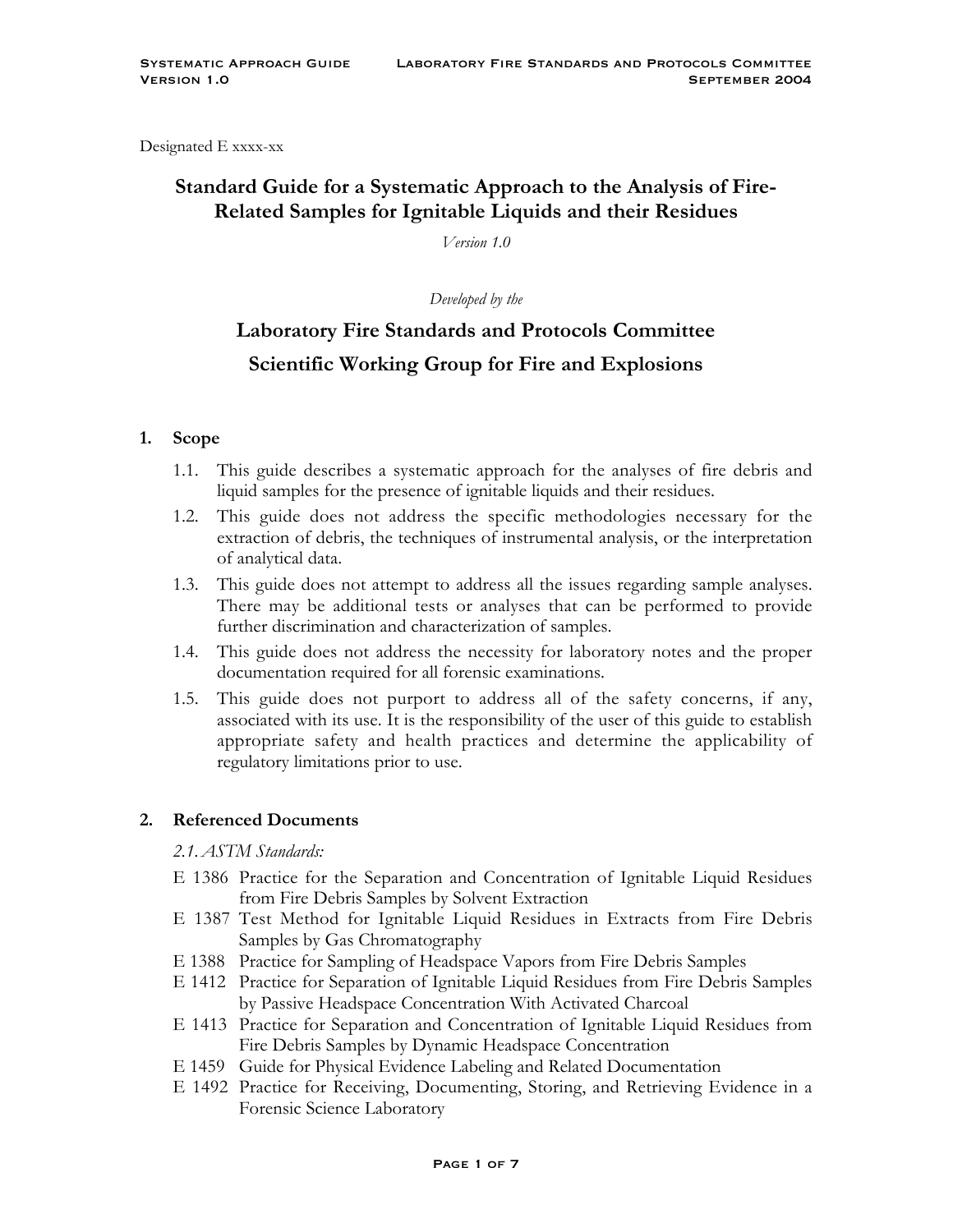- E 1618 Test Method for Ignitable Liquid Residues in Extracts from Fire Debris Samples by Gas Chromatography-Mass Spectrometry
- E 2154 Practice for the Separation and Concentration of Ignitable Liquid Residues from Fire Debris Samples by Passive Headspace Concentration with Solid Phase Microextraction (SPME)
- E xxxx Standard Practice for Archiving Ignitable Liquid Residues in Extracts from Fire Debris Samples and Questioned Liquid Samples Submitted for Ignitable Liquid Analysis

# **3. Summary of Guide**

3.1. The analysis of fire debris samples should be conducted systematically. There are a variety of established methods for the extraction of fire debris samples. This guide provides an organized approach for the examination and analysis of this type of evidence.

#### **4. Significance and Use**

- 4.1. This guide provides an efficient and comprehensive analytical scheme for the analysis of fire debris samples.
- 4.2. This guide is to be used in conjunction with the referenced documents. The analyst must be familiar with the limitations and applicability of each technique.

# **5. Evidence handling**

- 5.1. Ensure that chain of custody is intact and properly identifies the evidence. Resolve deficiencies as necessary.
- 5.2. Ensure that the evidence is properly packaged and resolve deficiencies as necessary.
- 5.3. Ensure that accompanying documentation properly describes the evidence. Resolve deficiencies as necessary.

# **6. Ensure proper storage**

- 6.1. Items believed to contain substrate materials likely to contribute to the degradation of petroleum products, such as vegetation or soil should be refrigerated or frozen until the time of analysis if the analysis cannot be expedited.
- 6.2. Items of evidence shall be stored in a manner that will avoid contamination.
- 6.3. Following analysis, the original sample and extracts generated during sample preparation should be preserved.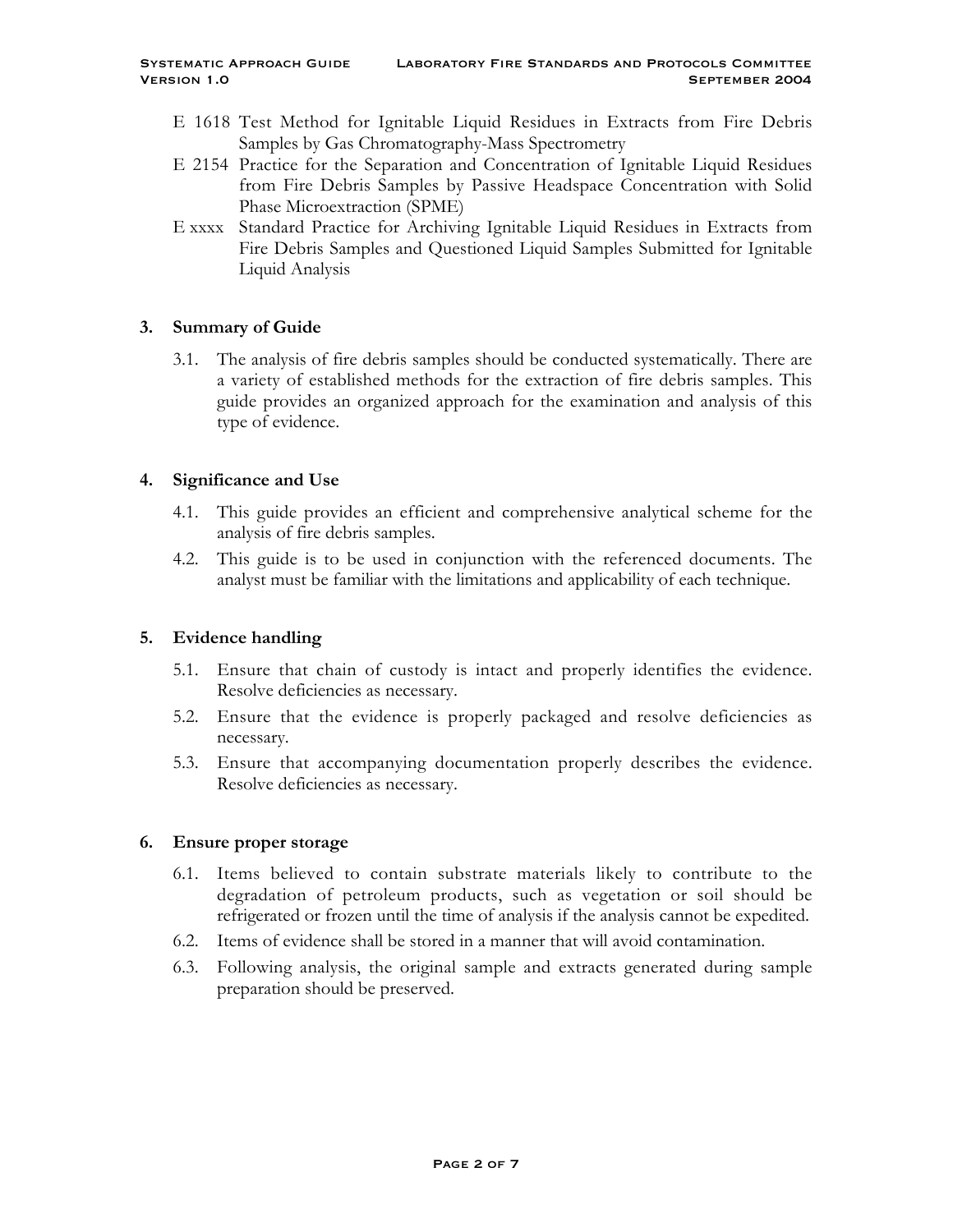#### **7. Investigative Background**

- 7.1. Information from scene investigators can aid the analyst in understanding the events of the incident, can assist in evaluating the evidence submitted, and can help in determining which tests or test methods might be appropriate.
- 7.2. Information from the investigator that may affect the analytical scheme should be obtained prior to analysis when possible. This type of information may include sample location, suppression techniques, knowledge of ignitable liquids inherent to the scene, the types of examinations requested, and the suspected presence of materials that may require specialized testing.
- 7.3. Identify special considerations that may affect the initial approach to the evidence.
- 7.4. To ensure adherence to universal precautions, attempt to determine if any biological or chemical hazards are present. Determine if other evidence of value could be potentially derived from the evidence, such as DNA, latent prints, or other trace evidence.
- 7.5. When multiple forensic disciplines will be involved, coordinate the overall approach to the analysis with the investigator and other analysts. Determining the sequence of multiple examinations will depend upon the priorities of the investigation, the nature of the evidence, and the requested examinations.

#### **8. Initial Assessment of Evidence**

- 8.1. A brief visual assessment of each item should be conducted. Preliminary identification of contents can provide direction to the selection of an analytical scheme and suggest complexities that may be encountered in the analytical data obtained.
	- 8.1.1. If the evidence is determined to contain one or more of the following types of materials, additional examinations will likely be required.
		- 8.1.1.1. Flare residues.
		- 8.1.1.2. Incendiary residues.
		- 8.1.1.3. Device remnants.
	- 8.1.2. Different substrates may produce a variety of interfering products; therefore, the substrate material should be noted when possible.
	- 8.1.3. If the matrix is excessively charred or if excessive water is present, it may affect the recovery of ignitable liquid residues.
	- 8.1.4. Note the presence of extraneous materials in samples such as additional layers of packaging or disposable gloves used for collection. Such items shall be separated from the evidence prior to processing.
	- 8.1.5. Given the unknown nature and origin of most samples, olfactory analysis may pose a health risk and is not recommended. Obvious odors should be noted because they may provide an indication of the type of ignitable liquid residues that are present in the sample and may aid in the selection of an extraction scheme.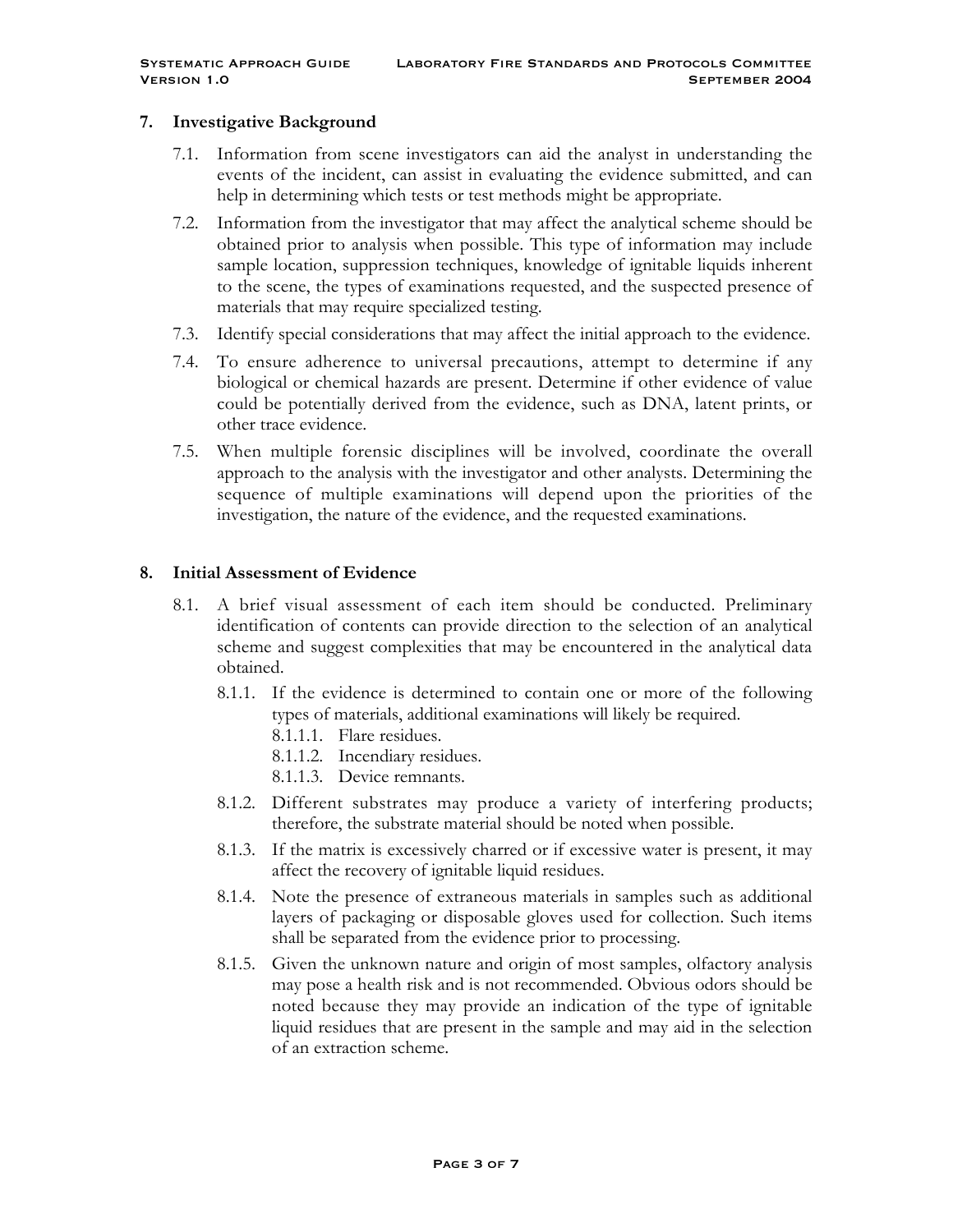#### **9. Comparison Samples**

9.1. Comparison samples may provide information that can aid in the interpretation of data obtained from fire debris samples. Examples of such information include the effects of a soil on the degradation of a petroleum product, the presence of incidental ignitable liquids or background products in the substrate, and the nature of pyrolysis and combustion products released by the material being tested.

#### **10. Sample Preparation**

- *10.1. Liquid Sample Assessment Techniques:*
	- 10.1.1. Liquid samples may be submitted by fire investigators for identification or comparison. These samples may not always be submitted in their original containers. Ignitable liquids, if present, may be in their original state or mixed with other liquids. The ideal sampling procedure will provide a representative sample of the liquid in its entirety. There is no sampling procedure that will perform ideally for all samples. Preliminary assessment of the sample can aid the analyst in determining the best sampling procedure to use. These assessment techniques may include many common chemical and physical tests.
	- 10.1.2. Ignitability: Observing a sample's ignition and burning characteristics is a valuable assessment technique. Some of the ignition and burning characteristics that may be of value include ease of ignition, flame color, and smoke characteristics. While flash point (flammability or combustibility) may sometimes be determined using a flash point apparatus, such analyses are not generally required.
	- 10.1.3. Miscibility: Miscibility testing can be used for preliminary assessment of liquids. Most ignitable petroleum products are immiscible with water. Many common oxygenates are miscible with water. Therefore, if a sample contains more than one phase, individual sampling of each phase should be considered.
	- 10.1.4. Other tests: Additional types of testing may be useful in characterizing an unknown liquid. These may include pH, density, freezing point, boiling point, refractive index and other tests deemed necessary.
- *10.2. Liquid Sample Preparation Techniques for Gas Chromatographic Analysis:*
	- 10.2.1. Headspace Sampling (ASTM E 1388): Headspace sampling is particularly useful for highly volatile liquid samples.
	- 10.2.2. Direct Injection: This method can provide the best representation of a liquid's components, however, it is not generally recommended for aqueous samples. This technique is not typically amenable to automated analyses.
	- 10.2.3. Simple Dilution: Simple dilution is the most common technique for preparation of liquid samples. A 1% solution in a miscible solvent is generally recommended. One disadvantage of this technique is that the solvent peak may mask components of interest.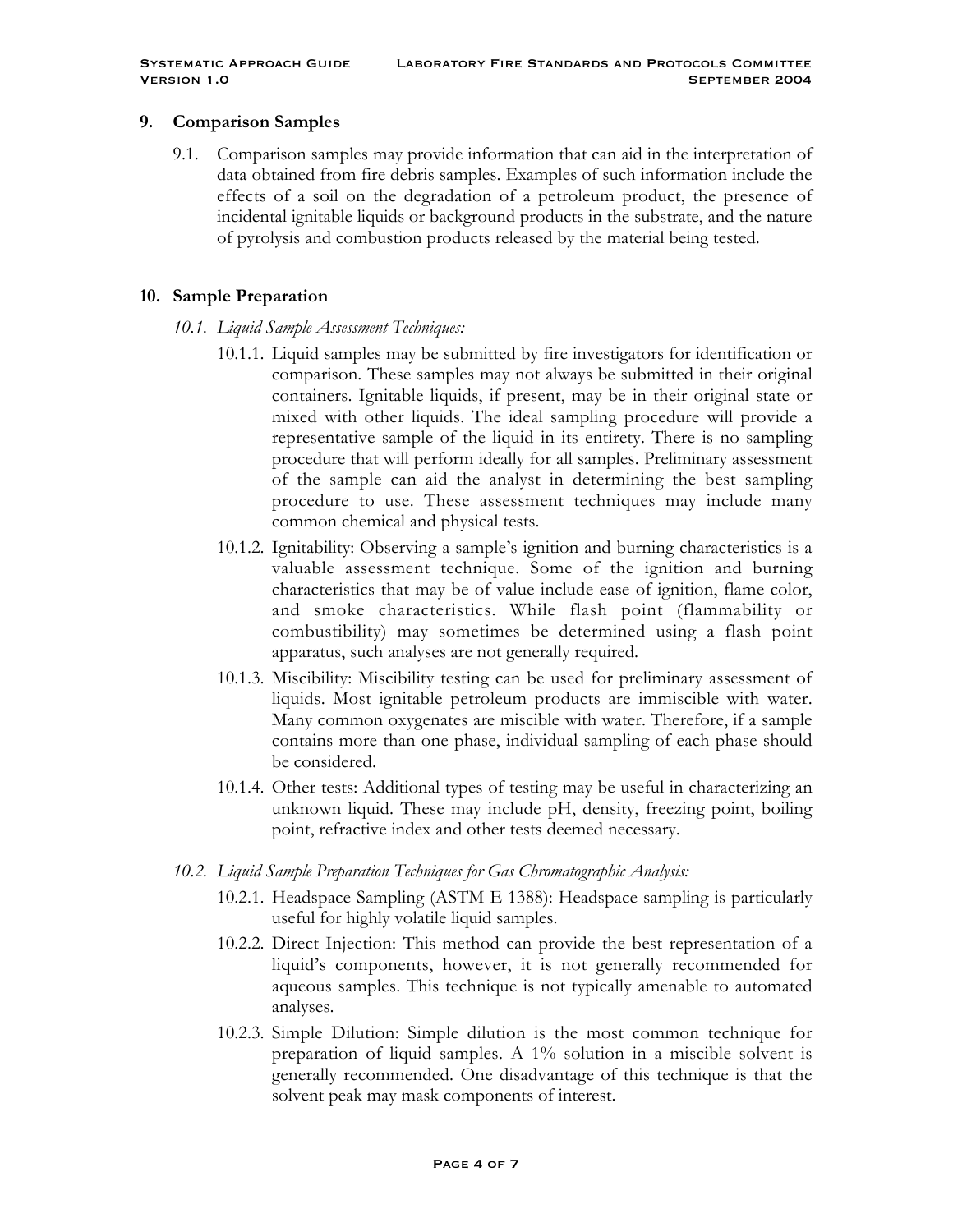- 10.2.4. Liquid-Liquid Extraction: Liquid-Liquid extraction is a technique used to extract ignitable liquid residues from aqueous samples. An appropriate organic solvent is added to the aqueous sample and the sample is agitated. Petroleum products and other organic components will be extracted into the organic phase. The organic layer is then isolated, concentrated if necessary, and analyzed.
- 10.2.5. Passive Headspace Concentration (ASTM E-1412): Passive headspace concentration with activated charcoal can be used to extract liquid samples. It should be noted that in the presence of high concentrations of ignitable liquids, the chromatographic data may be distorted.
- 10.2.6. Solid Phase Microextraction (SPME) (ASTM E-2154): SPME can be used for headspace sampling of liquids. It should be noted that in the presence of high concentrations of ignitable liquids, the chromatographic data may be distorted.

# *10.3. Debris Assessment Techniques:*

10.3.1. Assessment Considerations: Most samples submitted for analysis by fire investigators are in the form of fire debris collected in the course of scene investigations. These samples may be in various states of charring, destruction, or decomposition due to fire damage, fire suppression, and packaging. Ignitable liquid residues, if present, may range from very low to very high concentrations. The ideal extraction procedure will provide a representative sample of the volatile components with minimal contributions from matrix materials. There is no single extraction technique or set of parameters within a technique that is ideal for all samples. Some samples may require more than one extraction or analysis before a conclusion can be made. For this reason, the least destructive procedures should be used first. Preliminary assessment of the samples to determine relative concentration can aid the analyst in determining the best extraction procedure and parameters for a given sample.

10.3.1.1. The analysis procedures for simple matrices including nonporous materials and small samples may differ from that of more complex matrices (e.g. carpet, pad, plastics, clothing, printed paper, floor tile, wood, and "unidentifiable" charred debris).

- 10.3.2. Headspace Sampling (ASTM E-1388): Headspace analysis is simple, quick, and non-destructive. Headspace sampling is an ideal alternative for olfactory techniques in screening debris samples. The headspace technique can provide the analyst with preliminary information concerning the presence of an ignitable liquid, its classification, and its relative concentration. Headspace sampling is also appropriate for the analysis of very volatile components such as ethers or alcohols. The disadvantages of this technique include limited sensitivity and the inability to recover less volatile components.
- 10.3.3. Solid Phase Microextraction (SPME) (ASTM E-2154): SPME sampling is an ideal alternative for olfactory techniques in screening debris samples. SPME is a simple technique that can provide the analyst with preliminary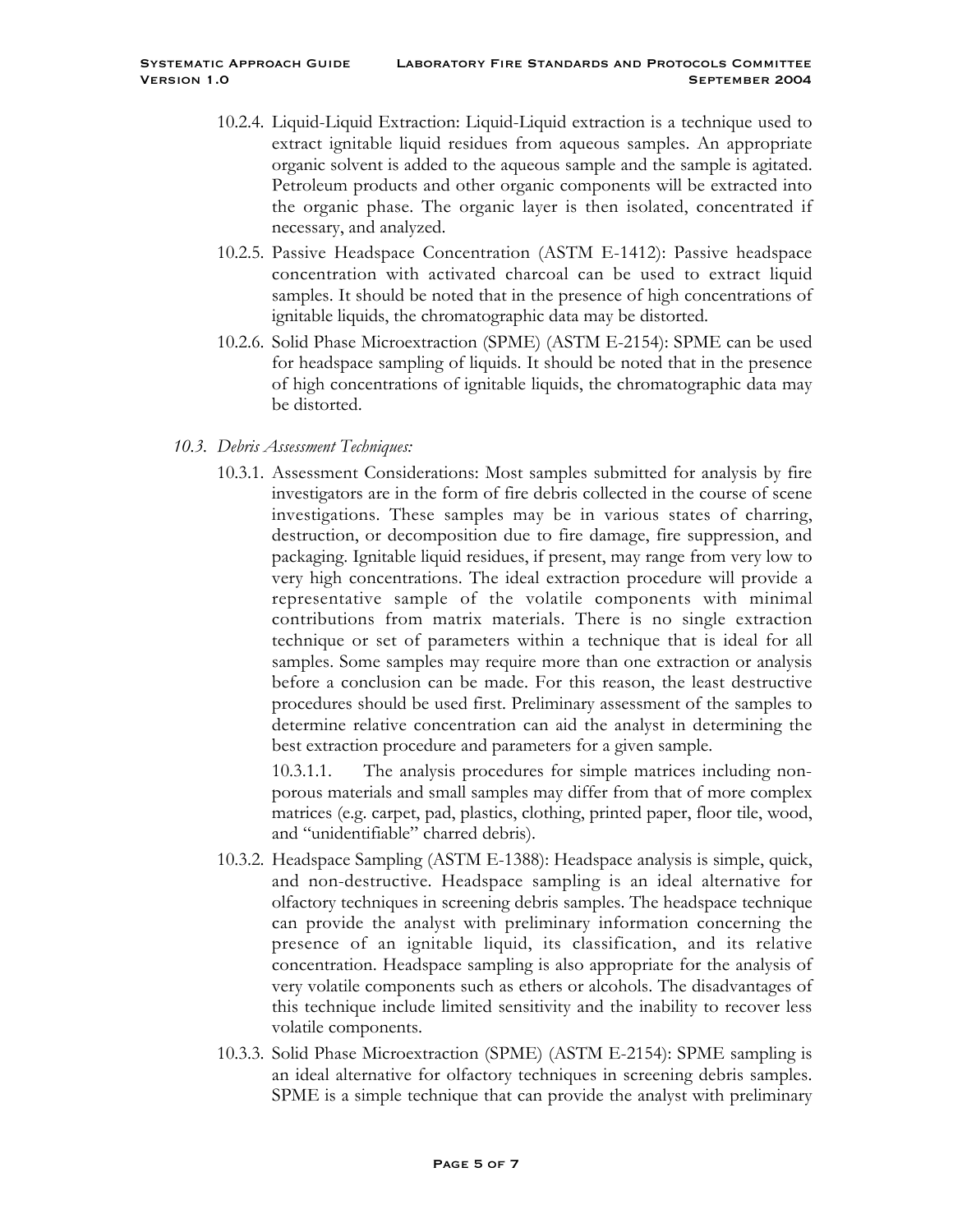information concerning the presence of an ignitable liquid, its classification, and its relative concentration.

- *10.4. Debris Extraction Techniques for Gas Chromatographic Analysis:*
	- 10.4.1. Passive Headspace Concentration (ASTM E-1412): Passive headspace concentration using activated charcoal is a versatile, non-destructive technique offering numerous advantages and is, therefore, the initial method of extraction for most analyses. This is an efficient technique that is highly sensitive and can recover a broad range of compounds. It requires minimal sample manipulation, has very low potential for sample contamination, and is amenable to sample preservation and resampling. It should be noted that recovery might be less than ideal in the presence of a highly adsorbent matrix. Determining the optimum parameters is critical for obtaining data representative of any ignitable liquid residue.
	- 10.4.2. Dynamic Headspace Concentration (ASTM E-1413). Dynamic headspace concentration using activated charcoal is highly sensitive and can recover a broad range of compounds. Total extraction time is relatively short however, it is a labor-intensive technique. Special consideration must be given to minimizing the potential for sample contamination. This technique may be considered destructive, although, it is amenable to sample preservation. It should be noted that recovery might be less than ideal in the presence of a highly adsorbent matrix. Determining the optimum parameters is critical for obtaining data representative of any ignitable liquid residue.
	- 10.4.3. Solvent Extraction (ASTM E-1386): Solvent extraction is a technique capable of extracting both volatile and nonvolatile compounds across a broad range with minimal sample discrimination. This method is efficient in the recovery of compounds of interest from a highly adsorbent matrix. Solvent extraction is an efficient technique for isolating all soluble compounds. It might result in the extraction of extraneous compounds and cause complexities in the analytical data. Solvent extraction may be warranted when definitive information is required for semi-volatile components. A loss of low boiling point compounds may occur during sample concentration. This is a destructive technique therefore, only a portion of the sample should be used for solvent extractions.

# **11. Instrumental Analysis**

- 11.1. In general, analytical techniques based upon separation and detection of individual components are required.
- 11.2. Gas Chromatography (Flame Ionization Detector): Gas chromatography is an instrumental technique capable of resolving a wide range of organic compounds. A flame ionization detector (FID) is sensitive, universal and non-specific. This technique may be used for the identification and classification of complex ignitable liquids and their residues. It is not sufficient for the identification of all ignitable liquids or in cases of high concentrations of interfering compounds.